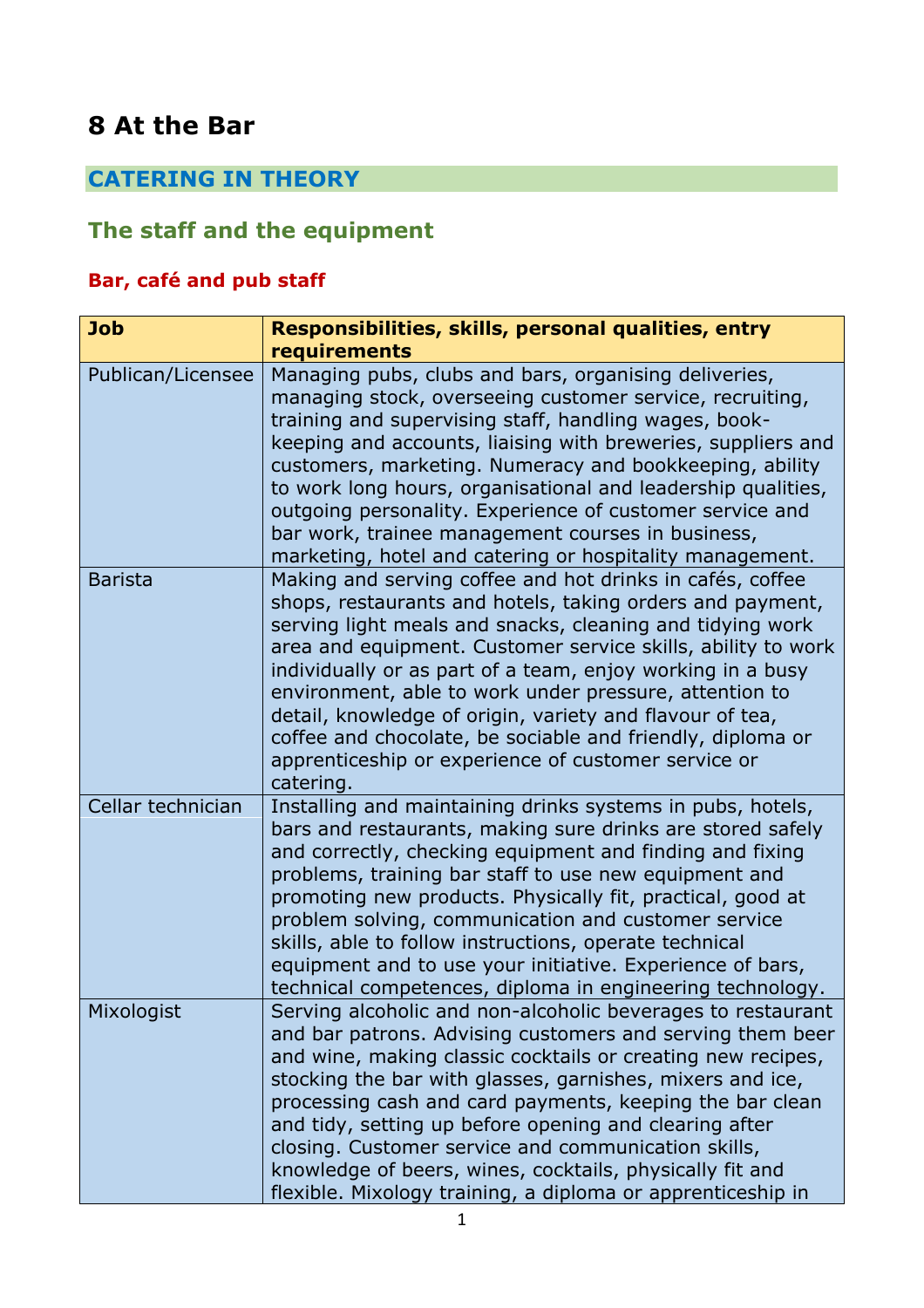|                              | catering.                                                                                                                                                                                                                                                                                                                                                                                                                                                                                             |
|------------------------------|-------------------------------------------------------------------------------------------------------------------------------------------------------------------------------------------------------------------------------------------------------------------------------------------------------------------------------------------------------------------------------------------------------------------------------------------------------------------------------------------------------|
| Counter service<br>assistant | Serving customers in cafés, fast-food outlets, self-service<br>restaurants, delis and canteens, greeting and serving<br>customers, giving advice about menu choices, handling raw<br>and cooked food safely, cleaning and tidying work areas,<br>taking payments and giving change and receipts from the<br>cash register. Customer service skills, a team player, able<br>to work under pressure, physically fit and healthy, a smart<br>appearance. Experience in hospitality, catering or customer |
|                              | service and an apprenticeship.                                                                                                                                                                                                                                                                                                                                                                                                                                                                        |

### **Bar equipment and display**

The set-up of a bar depends on the size of the venue it is in.

In restaurants, bars tend to be service-only and do not serve customers directly. These can have short bar counters and no bar stools, but they should have space for all the necessary storage and equipment a bartender might need.

All bars have taps to pour beer or cider from, with drip trays under them to catch the waste and they also tend to have soda guns with the most common mixers in them. Behind the bar there should be fridges to chill bottled beers, wines and mixers as well as shelves on which spirits and liqueurs are kept. Spirit optics are used to precisely measure out the ordered spirits such as gin, vodka, rum, whisky, tequila and bourbon.

The hand sinks for rinsing glasses or fruit for garnishes, the cutting boards and garnish bins are under the bar while an ice machine is usually out of sight. On the floor, there will be some kind of non-slip rubber mats to prevent staff from slipping.

The cash registers can either be placed at the front of the bar or at the rear of the bar. There are also point of sale (POS) systems so that bartenders can take and send food orders to the kitchen. There may be controls for lighting, air-conditioning, heating and music, placed behind the bar.

Bars can also have stools, chairs and tables where customers can sit and decorative mirrors within and around the bar display to create a particular image or effect.

## **Drinks and service**

#### **Bar service**

In a well-stocked bar, you would expect to find the following tools:

- **a waiter's friend**, a gadget with a bottle opener to open bottled beers and soft drinks;
- **a corkscrew**, to remove corks from bottles of wine;
- **a foil cutter**, to remove the foil on top of bottles;
- an **ice bucket**, to keep white wine and champagne chilled;
- a **paring knife**, for slicing lemons and other fruit to garnish drinks;
- a **cocktail shaker**, with a screw top and a pouring spout to mix and pour cocktails;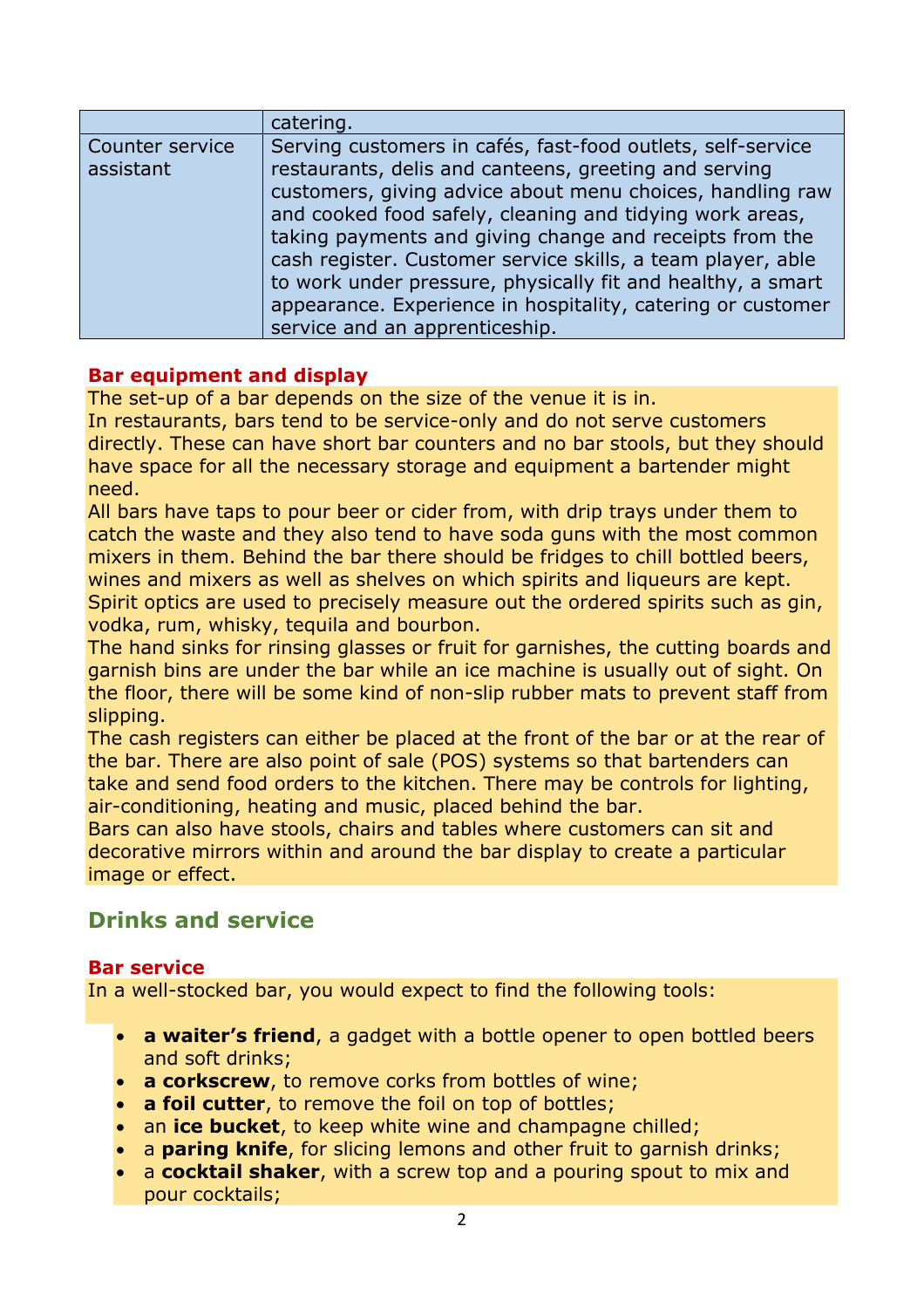- a **pitcher**: a tall mixing glass to stir cocktails;
- an **electric blender**, to make creamy cocktails;
- measures, also known as **jiggers**: to measure out liqueurs or spirits;
- a long **bar spoon**, to stir drinks;
- plastic **stirrers** or **swizzle sticks**, to put into customers' drinks;
- **straws**, cocktail sticks, umbrellas and serviettes;
- **classic shaped cocktail glasses** with solid stems;
- **champagne flutes** with very long stems;
- **highball glasses** for soft drinks or long cocktails;
- **wine glasses** or **goblets**, pint and half pint **beer glasses**;
- **old-fashioned glasses**, short with a thick bottom to serve spirits such as whisky;
- **liqueur glasses**, with a delicate stem and a small bowl;
- **shot glasses**, for strong spirits such as tequila.

#### **Understanding and serving wine**

- 1. Wine comes from liquid fermented fruit, i.e. crushed grapes, which undergo a process called fermentation. Ripe and sweet grapes make a more alcoholic wine, as more sugar is transformed into alcohol. The characteristics of wine are affected by: the material and size of the container used, the temperature and length of **fermentation**, the colour and variety of grapes, the climate and soil they grow in and any additives used during fermentation.
- 2. **White wines** are produced from green grapes or more rarely from black grapes without their skins. White wine is generally light, crisp and fruity, making it a great aperitif, classic aperitif wines include champagne or prosecco, but also light-bodied white wines like Sauvignon blanc or Vouvray. Other aperitifs include lighter rosé wines; fortified wines like sherry; or Martini. White and aperitif wines are usually served chilled.
- 3. **Red wines** are always produced from black grapes, which undergo additional pressing during the fermentation process to release tannins and colour from their skin. They usually have a deep, velvety colour and spicy, herby flavour. Some of them are further matured and conditioned in oak barrels after fermentation to add wood tannins and aromas. Red wine should be allowed to breathe and be served at room-temperature.
- 4. **Rose wines** are pink wines made from black grapes, they absorb very little tannin due to the brief contact with the dark skins. Some of them are also called "blush wines" and are sweeter in taste. These tend to be quite sweet wines, but drier rosé wines are also available. All rosés should be served chilled.
- 5. Traditional and regional "**old-world**" winemaking processes produce more elegant, tasting wines with less bold colours, whereas "**newworld**" wines are bolder in taste and colour, full of fruity aromas and more alcoholic.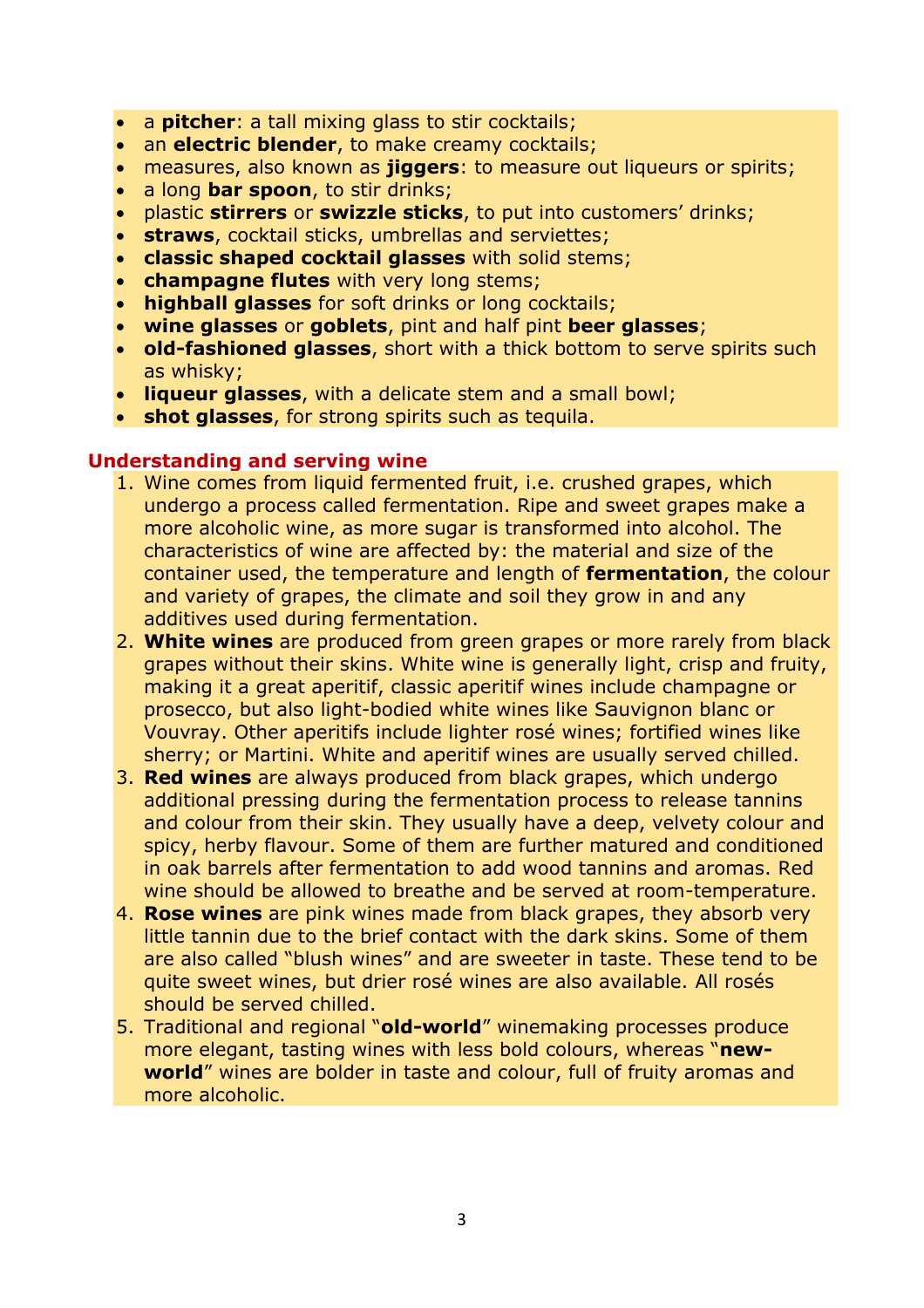#### **Wine appellation**

An appellation is a legally defined and protected geographical indication identifying where a wine's grapes are grown. Also cheeses and spirits have similar systems which legally identify where they are produced.

Variety of grapes, maximum grape yield and alcohol content are criteria for wine appellation.

The rules governing appellations usually depend on the regulations in the wine producing country, but there are also interstate agreements (those for European Union countries).

Non-European wines are usually classified by the predominant grape variety such as Pinot Noir or Chardonnay (varietal wines) with minimum legal requirements (usually between 75% and 90%), according to the laws governing the country of origin. Some blended wines have names under which they are marked and this appellation is governed by trademark laws rather than specific wine laws.

In contrast, European wine producers tend to classify their wines by region (Bordeaux, Rioja and Chianti) and do not usually have information about the grape variety on the wine label. In fact, European countries have wine laws that govern what kind of grapes can be used to make wine with the name of the region on the label (for ex. red wines from the Bordeaux region of France are made from Cabernet Sauvignon, Merlot and Cabernet Franc grapes). New world wine producers are adopting this practice.

*Terroir* is a French term which refers to the complete natural environment in which a particular wine is produced. The soil, sun exposure, wind, rain all determine the quality of a wine. Even neighbouring vineyards using the same grape varieties produce different wines.

### **EU wine labelling**

According to the European union regulations, **wine without geographical designation** must carry the following **compulsory details** on the front label of the bottle:

- $\bullet$  the country of origin;
- the blend of different grape variety;
- the bottler's details;
- the nominal volume;
- the alcohol content, expressed in percentage volume (by law must be less than 14%);
- a lot number and details of any sulphites (not necessary on the front label).

#### **Optional items for non-geographical** wines include:

- brand name;
- colour;
- residual sugar description.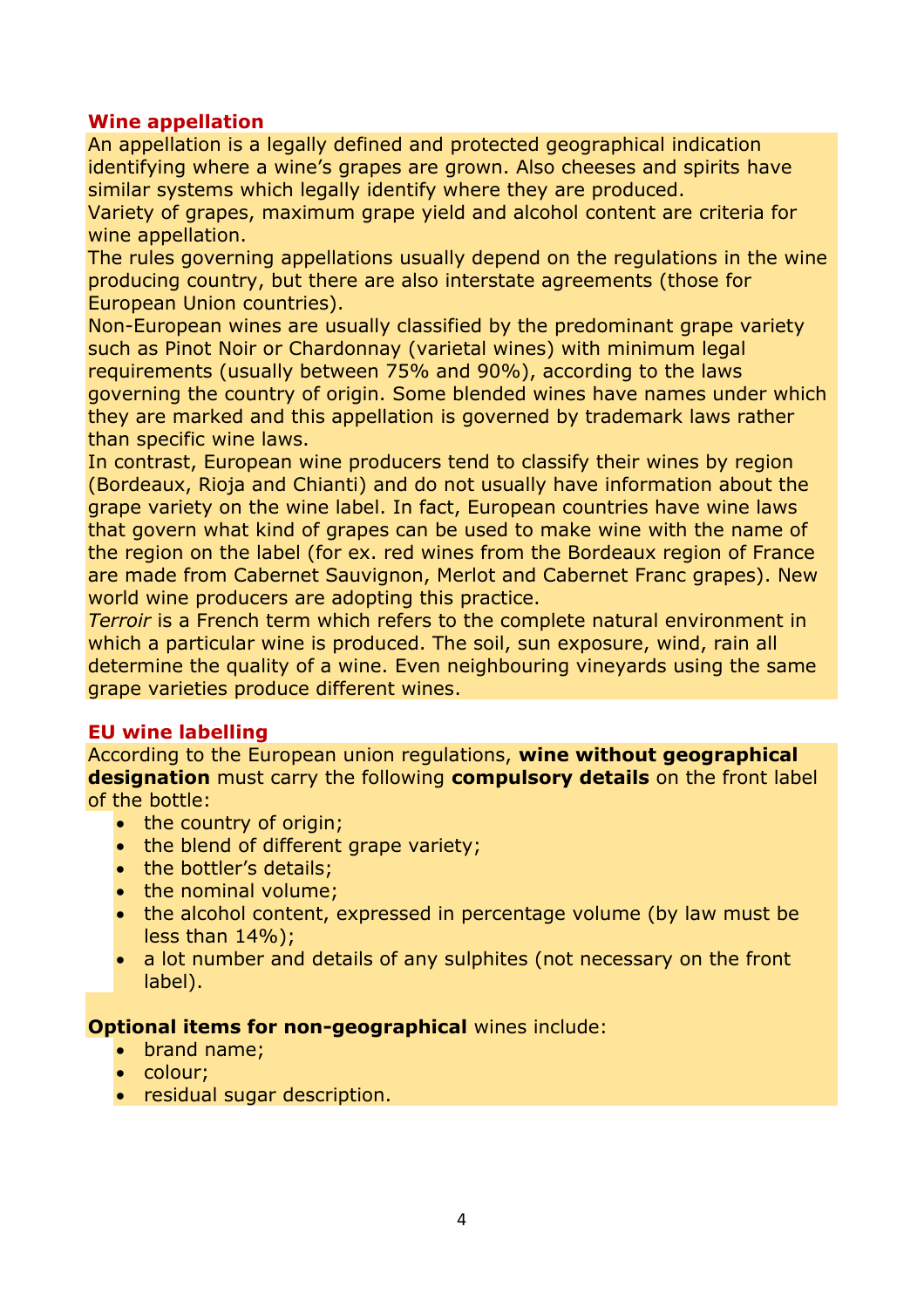#### **Protected Geographical Indication (PPI)** and **Protected Designation of Origin (PDO)** category wine must indicate the same **compulsory**

**information** on the front label as wine without geographical designation. In addition to this, it should also show a geographical designation, a traditional expression and/or Protected Geographical Indication/Protected Designation of Origin on the front label.

**Optional items on PPI or PDO** wines include:

- trademarks or brand name;
- traditional terms;
- colour;
- wine variety and vintage (only if the wine is derived from at least 85% of the named vintage);
- residual sugar level for still wines;
- traditional terms such as "methods of production" and specific Member state terms.

#### **Beer**

Beer is an alcoholic beverage brewed from malted barley, hops, yeast and water, as well as other ingredients such as fruit, wheat and spices, which are sometimes used.

The yeast turns sugars in the malt into alcohol and the hops provide the bitter flavours and the flowery aroma in the beer.

| type of<br>beer                | colour                                               | strength            | character                                                                      | <b>ingredients</b>                                    | taste                                              |
|--------------------------------|------------------------------------------------------|---------------------|--------------------------------------------------------------------------------|-------------------------------------------------------|----------------------------------------------------|
| mild                           | dark brown                                           | not very<br>strong  | <b>less</b><br>hopped<br>than<br>bitters                                       | malts or<br>barley                                    | chocolate,<br>nutty and<br>burnt                   |
| <b>India Pale</b><br>Ale (IPA) | golden                                               | medium              | spicy,<br>peppery,<br>bitter                                                   | full of<br>alcohol and<br>hops                        | juicy malt,<br>citrus fruits                       |
| bitter                         | deep<br>bronze to<br>copper                          | light to<br>medium  | spicy,<br>peppery<br>and grassy<br>hop<br>character                            | darker<br>crystal<br>malts                            | tangy fruit,<br>juicy and<br>nutty malt<br>flavour |
| golden<br>ales                 | pale amber,<br>gold, yellow<br>or straw-<br>coloured | medium to<br>strong | pale malt<br>with<br>undertones<br>of tart<br>citrus fruit,<br>peppery<br>hops | well-hopped                                           | taste like<br>biscuits                             |
| stouts                         | dark, brown<br>or black                              | strong              | hopped                                                                         | roasted<br>malt, dried<br>fruit, coffee,<br>liquorice | bitter, dry<br>or sweet                            |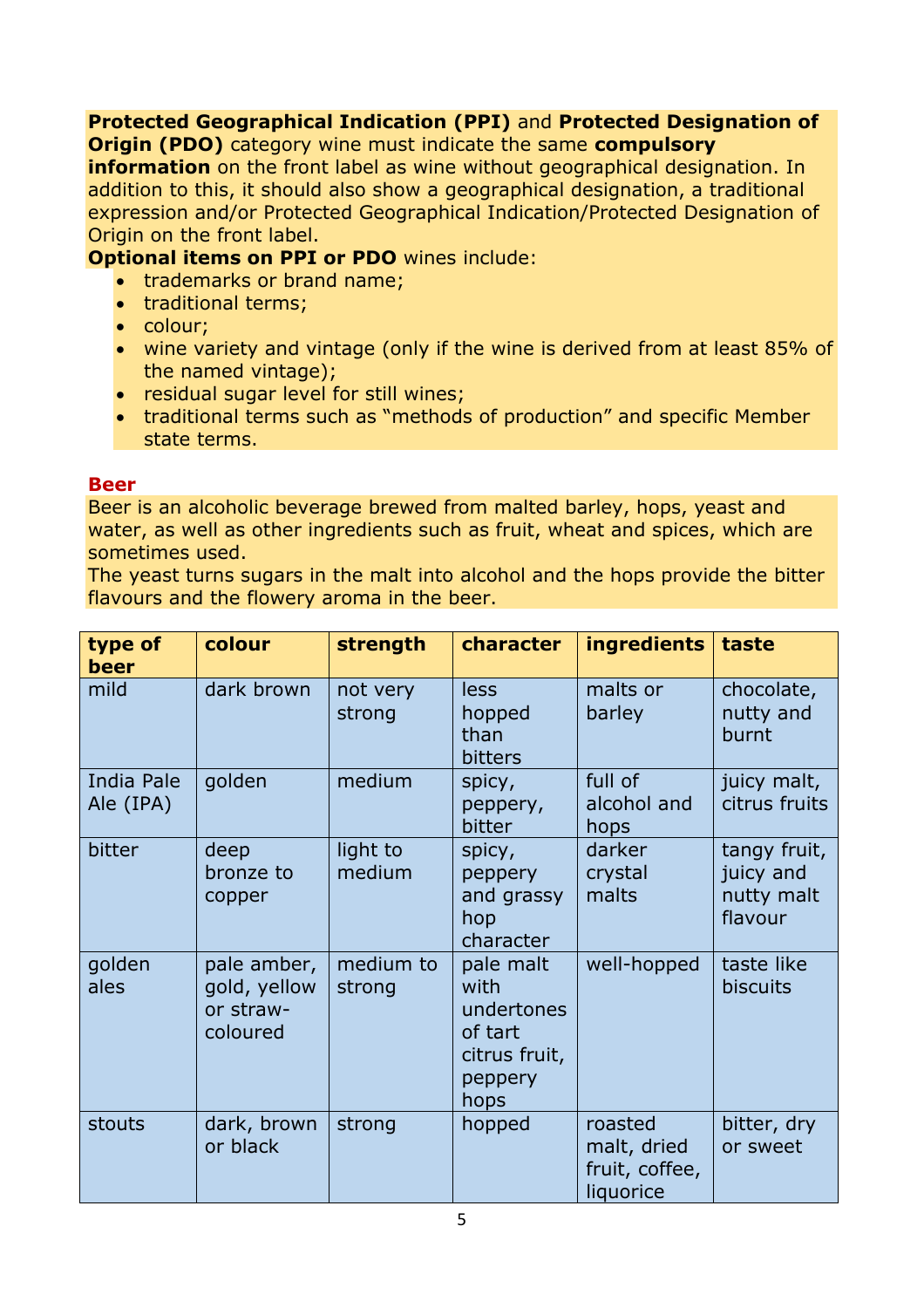|       |                         |        |                  | and<br>molasses                        |                                |
|-------|-------------------------|--------|------------------|----------------------------------------|--------------------------------|
| lager | light or dark $ $ quite | strong | hoppy or<br>mild | malted<br>barley or<br>malted<br>wheat | cleaner,<br>subtler<br>flavour |

#### **Craft beer and cider**

**Craft beer** is artisan beer brewed by a small or independent company, known as a microbrewery that produces limited quantities of high quality beer using traditional brewing techniques.

**Cider** is an apple-based alcoholic beverage which is traditional in the UK and drunk in the summer months because of its sweet and refreshing taste.

#### **Craft beer in the UK and in Italy**

Once, **Britain** was one of the biggest brewing nations in the world, but production of craft beer decreased due to the competition and fierce marketing campaigns of mass-produced beers. Then, in 2002 a progressive beer tax was introduced in the UK, giving tax breaks to microbreweries and their production began to increase once more. Since then the choice, variety and popularity of craft beers has grown and new, innovative beers emerged from USA. Nowadays there are over 800 microbreweries in the UK, producing excellent

craft beers, from pilsners to golden ales to IPAs to porters to stouts. Here are some of the craft beers to look out for (Camden Pale, Stiff Upper Lip, Goldeneye pale Ale, O6 Porter).

**Italy** has also developed a growing reputation for its craft beers, particularly in the North of Italy where excellent craft beers are produced (Nora, Teo Musso).

#### **Spirits and liqueurs**

**Spirits** are essentially alcoholic beverages produced by fermenting grain, fruit or vegetables. They include:

- **brandy:** distilled from wine and then aged in wooden containers to deepen the colour, mellow the taste and add additional aromas and flavours. The word "brandy" comes from a Dutch word meaning "burnt wine". Brandies include: Cognac, Armagnac (French brandies), brandies distilled from grape pomace (Italian grappa), Kirsch (German brandy). Usually served alone, brandy is also used to flambé desserts;
- **gin**: pure distilled spirit, fermented from grain or molasses and flavoured with juniper and other aromatics. The name comes from the Dutch for juniper, *genever*. Dutch gins, known as "Hollands" are made from barley malt, English and American gins are distilled from malt wine while drier gins called "London dry" have more aromas and can be served unmixed or with other spirits in cocktails or long drinks (gin and tonic);
- **rum**: distilled molasses, it is clear before barrel-ageing and the addition of caramel. Originating in the West Indies in the 1600s, it was called *rumbullion*. Heavy, dark and full-bodied rums (oldest types from Jamaica, Barbados) are used in long drinks or desserts, the oldest, full-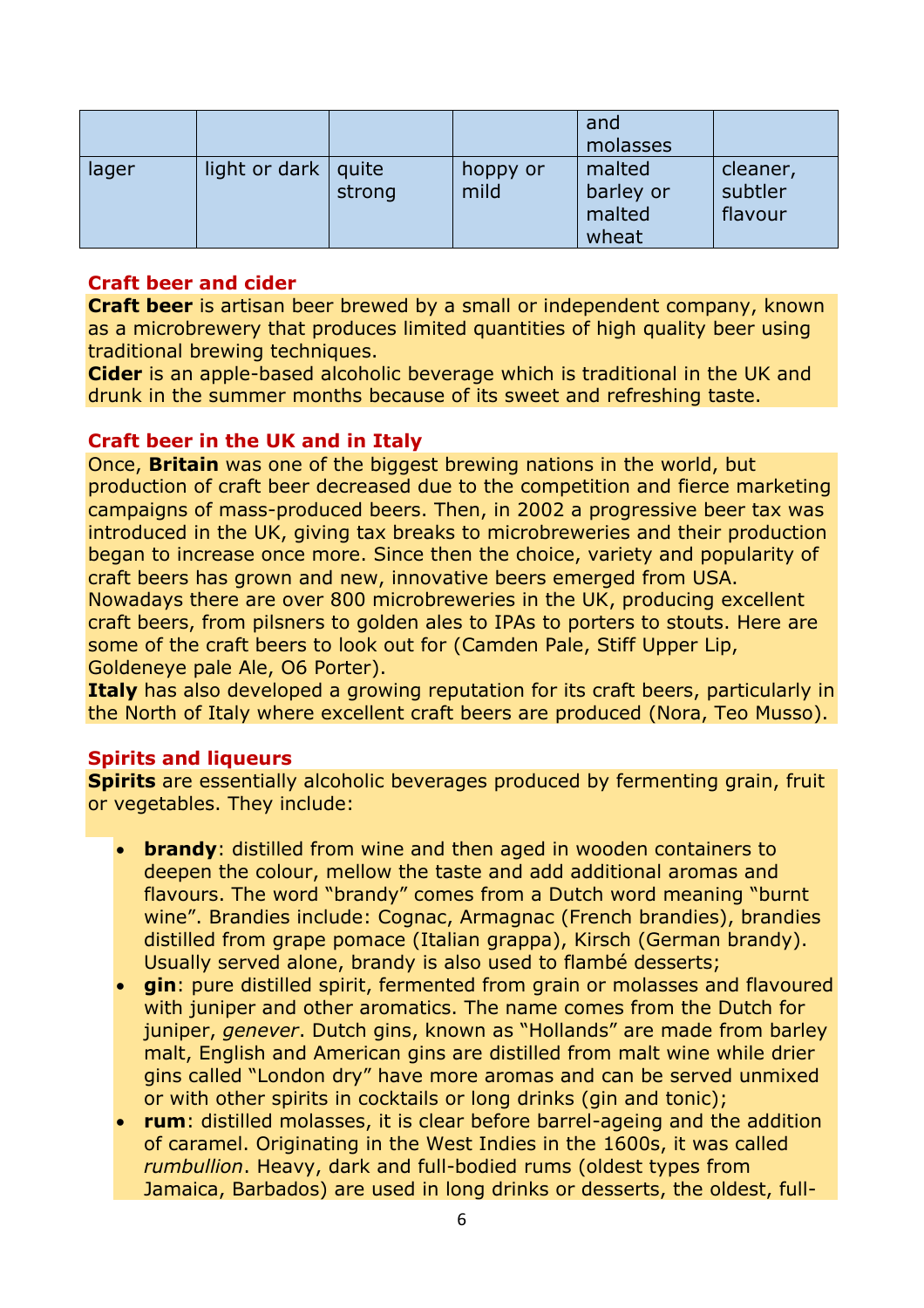bodied dark rums can be drunk alone while lighter ones tend to be used in cocktails;

- **vodka**: neutral, colourless spirit typical of Eastern Europe and distilled from cereals without a definite aroma or taste. Probably originated in Russia; the word comes from the Russian *voda*, meaning water. In Russia and Poland vodka is generally drunk unmixed and chilled as an aperitif, elsewhere it is mostly drunk in cocktail or long drinks;
- Scottish, Canadian, Irish or American **whisky** is distilled from cereal grains, oak-aged and sometimes flavoured with malt. The word comes from the Irish or Scots Gaelic for "water of life". The whisky produced in each country is distinctive because of the production, type of cereal grains and quality of the water used. Italy too (Trentino-Alto Adige) has recently started to produce its own triple malt whisky. Whisky is consumed both unmixed and mixed in cocktails or punches;
- **tequila**: made by distilling the juices of the blue agave plant. Originally made in the area surrounding the city of Tequila in Mexico. It has a very distinctive taste and it is usually served in cocktails or neat with lime and salt.

**Liqueurs** are strong, sweet alcoholic drinks flavoured with fruit, herbs or spices. Usually drunk on their own after meal, used in desserts, coffees or combined in cocktails. They include Kahlua, Baileys, Amaretto, Curacao and crème de cacao.

Herbal liqueurs, known as "amari" include **Jaegermeister**, made up with 50 different herbs, **Strega** with up to 70 herbs and spices and **Drambuie** made from whisky, honey and herbs.

### **Cocktails**

A cocktail is an alcoholic drink consisting of a spirit or spirits mixed with other ingredients, such as fruit juice or cream. To make good cocktails it is important to learn the relationship between strong (vodka or gin) and weak (liqueurs or fortified wines) and sour (citrus fruits such as lemon or lime) and sweet (added sugar or syrups). Almost all cocktails consist of strong and sour, with weak and sweet added separately or together.

The most frequently used cocktail-making methods are the following:

- **shaking**: when you mix the cocktail by hand in a cocktail shaker, three quarters filled with ice cubes, not crushed ice;
- **stirring**: when you mix it with a long bar spoon in a mixing glass, before straining it into a glass;
- **blending**: when you mix fruit juices, alcohol, fruit in an electric blender until smooth;
- **building**: when you pour the ingredients directly into the glass you are serving the cocktail in.

Almost all the cocktails are decorated with some kind of fruit floating or on a cocktail stick; straws are essential in long cocktails; frosting is rubbing the rim of the glass in lemon or orange then submerging it in sugar, salt or cocoa.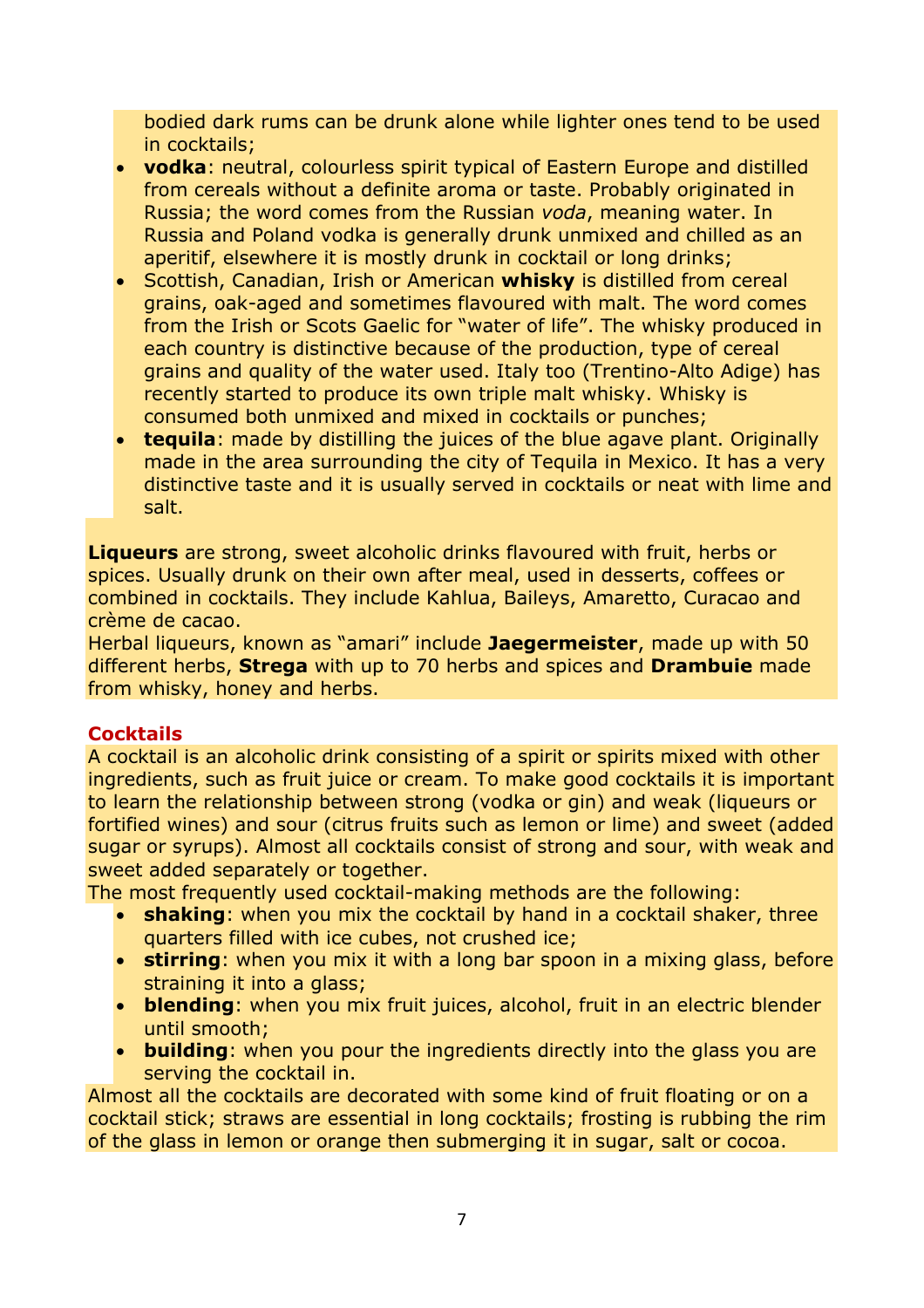#### **Alcohol-free cocktails and long drinks**

**Mocktails** are cocktails without alcohol and are the latest trend in clubs, bars and pubs. They are refreshing, colourful and tasty.

**Long drinks** are generally large, refreshing cold drinks often, but not necessarily, containing alcohol, mixed with a soft drink and served in tall glasses. They contain lots of ice and are often served in summer and garnished with herbs, fruit, rind and decorated with umbrellas and straws.

#### **Juices, milkshakes and frappés**

A **milkshake** is a cold, blended, frothy drink made of milk, a sweet flavouring and ice cream. It is called a milkshake because of shaking the milky ingredients together. Today milkshakes are considered a trendy, healthy drink to enjoy at a coffee house or café.

A **frappé** is a drink served with ice or frozen to a slushy consistency. It can be made with coffee, chocolate, juices, teas or any liquid ingredients.

**Juice** is a drink derived from fruit or vegetables. Unlike a smoothie, which is made in a blender and retains the pulp, juice is obtained with a juicer, which discards the pulp. Juice bars have become big business, as people are more health-conscious.

#### **Happy hour**

Happy hour is what in Italy we would term aperitif time, between 18.30 and 20.00, a time to relax after a hard day's work before returning home for dinner. In the UK, happy hour is the period of time, usually early evening, when bars and pubs drop their prices on drinks and especially cocktails. Happy hour started in the early 19<sup>th</sup> century when the crews of American naval ships enjoyed boxing and wrestling matches or cabaret nights when docked in port. In the 1960s, happy hour became popular like aperitifs in Europe but in the 1980s several American states started to ban it to stop people drinking and driving. Nowadays the trend in North America and Northern Europe is to integrate tapas or finger food with early evening drinks as they do in Spain and Italy.

#### **Hot drinks: tea and coffee**

**Tea** is the world's famous beverage. It is much cheaper to produce than coffee and it is a versatile drink that you can serve hot or cold, with sugar, milk or lemon, or infused with fruit, herbs and spices.

It was probably first consumed 5.000 years ago in China and the Dutch first brought it to Europe at the end of the  $16<sup>th</sup>$  century. Then, when Charles II of England married a passionate tea-drinker it quickly became Britain's favourite drink. Tea is classified according to how the leaves are processed. **Black tea** is the most popular, with its strong flavour and deep reddish colour and you find it in English breakfast tea blends. **Green tea** is milder and green to appearance, popular in China and Japan, and growing in popularity in Europe too. **Oolong tea** is a combination of black and green tea and has a fruity flavour. **White tea**, the rarest type of tea, has a delicate, soft taste and light colour.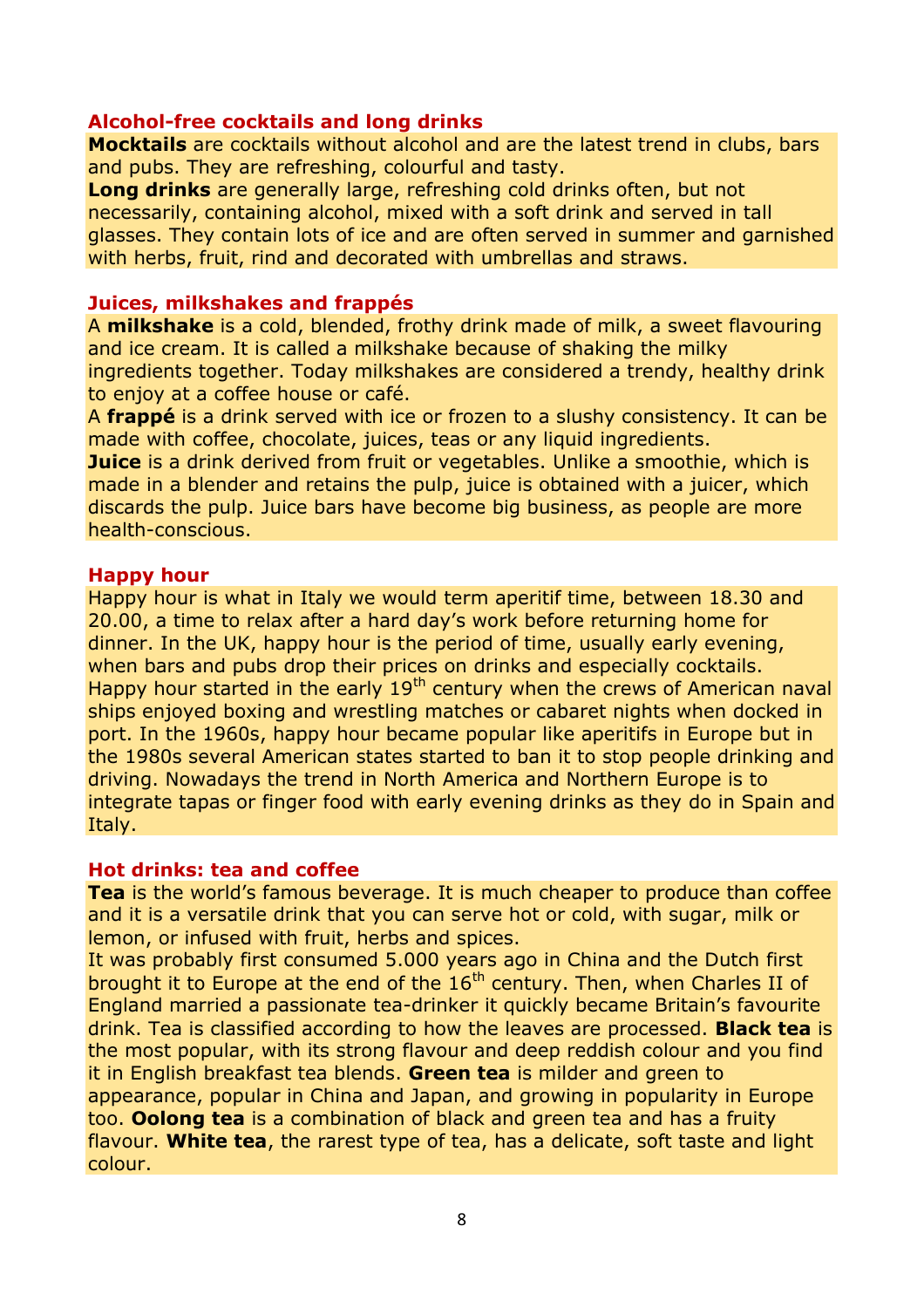**Coffee** is drunk all over America, Europe and in Asian countries too. It can be served in many different ways: hot or cold, with cream, milk or black, with or without sugar, caffeinated or decaffeinated, and even with a liqueur or spirit. The coffee-making process started in Arabia in the  $13<sup>th</sup>$  century and coffee first came to Europe in the 1600s when the Dutch founded coffee estates in Sri Lanka and Java. During the 18<sup>th</sup> century European imported coffee commercially through Venice and coffee houses emerged across Italy and France. Coffee was initially prepared unfiltered, Turkish style, until the Viennese tried filtering and adding milk to it; in Milan, this coffee soon evolved into the espresso coffee: strong, full-bodied and filtered. Like wine, coffee quality is determined according to its growing conditions (heavy-bodied coffee from Sumatra, bright and sparkling coffee from Latin America, exotic and aromatic coffee from East African, floral and fruity coffee from Arabian Peninsula).

## **Serving at the bar**

#### **Welcoming customers**

Bar staff need to be hosts, entertainers and public relations representatives of a bar.

It is important to greet customers with genuine warmth; when new customers walk into the bar and you are serving someone tell them you will serve them as soon as possible. When the bar is empty a bartender should busy himself with other tasks. A good bartender should make customers feel at home by learning regular customers' names and finding out what they like to drink. Learning to read customers' thoughts is the key to great customer service.

#### **Making suggestions and describing**

A good bartender makes suggestions and recommendations to their customers. To describe a drink to someone who has never tried it before you should make an objective description, by telling him which of the five main tastes is dominant in the drink: bitter, sour, sweet, salty, savoury or umami. Then, you should also give your subjective opinion and provide the customer with more information about the type of drink and when it is best consumed.

#### **Serving drinks at the bar**

When the bar is busy, a bartender should observe everything that is happening in order to guarantee the best service to customers. It is important to doublecheck the orders, to be courteous and pleasant to customers and to give them a positive experience at the bar. If it takes a long time to serve a customer, you should always apologise.